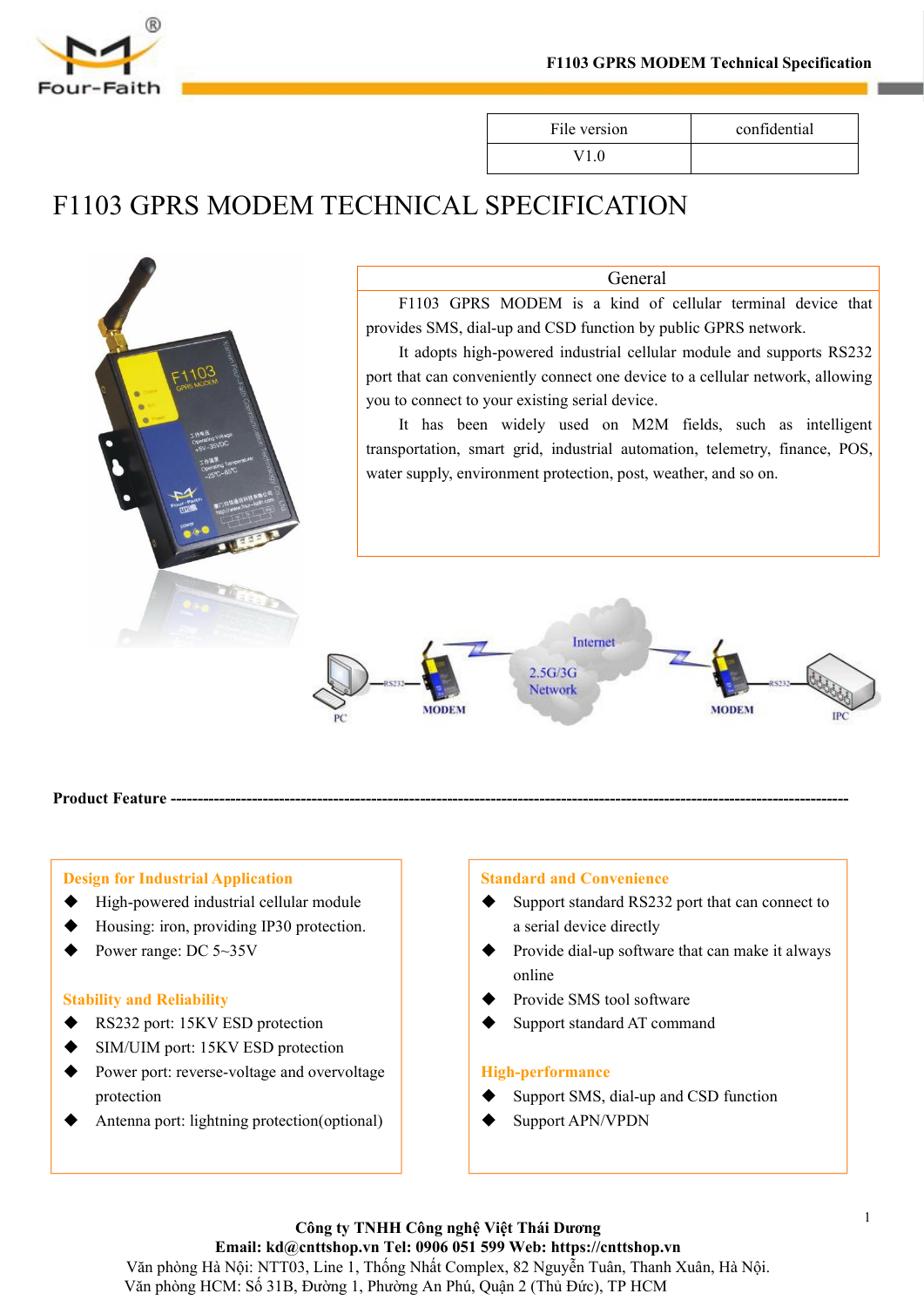

|                               | F1103 GPRS MODEM Technical Specification              |
|-------------------------------|-------------------------------------------------------|
| Four-Faith                    |                                                       |
| <b>Product Specification</b>  |                                                       |
| <b>Cellular Specification</b> |                                                       |
| Item                          | <b>Content</b>                                        |
| Cellular Module               | Industrial cellular module                            |
| Standard and Band             | EGSM900/GSM1800MHz, GSM850/900/1800/1900MHz(optional) |
|                               | Compliant to GSM phase 2/2+                           |
|                               | GPRS class 10, class 12(optional)                     |
| Bandwidth                     | 85.6Kbps                                              |
| TX power                      | GSM850/900: < 33dBm                                   |
|                               | GSM1800/1900: < 30dBm                                 |
| RX sensitivity                | $<$ -107dBm                                           |
| Interface type                |                                                       |
| Item                          | Content                                               |
| Serial                        | 1 RS232 port, 15KV ESD protection                     |
|                               | Data bits: 5, 6, 7, 8                                 |
|                               | Stop bits: 1, 1.5, 2                                  |
|                               |                                                       |

|                       | GPRS class 10, class 12(optional)                                                                                                                                    |  |  |  |
|-----------------------|----------------------------------------------------------------------------------------------------------------------------------------------------------------------|--|--|--|
| Bandwidth             | 85.6Kbps                                                                                                                                                             |  |  |  |
| TX power              | GSM850/900: <33dBm                                                                                                                                                   |  |  |  |
|                       | GSM1800/1900: < 30dBm                                                                                                                                                |  |  |  |
| RX sensitivity        | $<$ -107dBm                                                                                                                                                          |  |  |  |
| Interface type        |                                                                                                                                                                      |  |  |  |
| <b>Item</b>           | <b>Content</b>                                                                                                                                                       |  |  |  |
| Serial                | 1 RS232 port, 15KV ESD protection                                                                                                                                    |  |  |  |
|                       | Data bits: 5, 6, 7, 8                                                                                                                                                |  |  |  |
|                       | Stop bits: 1, 1.5, 2                                                                                                                                                 |  |  |  |
|                       | Parity: none, even, odd, space, mark                                                                                                                                 |  |  |  |
|                       | Baud rate: 110~230400 bps                                                                                                                                            |  |  |  |
| Indicator             | "Power", "ACT", "Online"                                                                                                                                             |  |  |  |
| Antenna               | Standard SMA female interface, 50 ohm, lighting protection(optional)                                                                                                 |  |  |  |
| SIM/UIM               | Standard 3V/1.8V user card interface, 15KV ESD protection                                                                                                            |  |  |  |
| Power                 | Standard 3-PIN power jack, reverse-voltage and over voltage protection                                                                                               |  |  |  |
|                       | Industrial cellular modem interface<br>$\left  \cdot \right\rangle$<br>Standard SMA female interface, 50 ohm<br>Standard 3-PIN power jack<br>RS232/RS485 serial port |  |  |  |
| <b>Power supply</b>   |                                                                                                                                                                      |  |  |  |
| <b>Item</b>           | Content                                                                                                                                                              |  |  |  |
| <b>Standard Power</b> | DC 12V/0.5A                                                                                                                                                          |  |  |  |
| Power range           | DC 5~35V                                                                                                                                                             |  |  |  |
| Consumption           | $<$ 200mA $(12V)$                                                                                                                                                    |  |  |  |

|                                 | <b>The Common</b><br>Standard SMA female interface, 50 ohm<br>Standard 3-PIN power jack<br>RS232/RS485 serial port |
|---------------------------------|--------------------------------------------------------------------------------------------------------------------|
| <b>Power supply</b>             |                                                                                                                    |
| Item                            | Content                                                                                                            |
| <b>Standard Power</b>           | DC 12V/0.5A                                                                                                        |
| Power range                     | DC 5~35V                                                                                                           |
| Consumption                     | $<$ 200mA $(12V)$                                                                                                  |
| <b>Physical Characteristics</b> |                                                                                                                    |
| <b>Item</b>                     | <b>Content</b>                                                                                                     |
| Housing                         | Iron, providing IP30 protection                                                                                    |
| Dimensions                      | 91x58.5x22 mm                                                                                                      |
| Weight                          | 205g                                                                                                               |

| <b>Item</b>                     | Content                         |  |  |  |
|---------------------------------|---------------------------------|--|--|--|
| <b>Standard Power</b>           | DC 12V/0.5A                     |  |  |  |
| Power range                     | DC $5~35V$                      |  |  |  |
| Consumption                     | $<$ 200mA $(12V)$               |  |  |  |
|                                 |                                 |  |  |  |
| <b>Physical Characteristics</b> |                                 |  |  |  |
| <b>Item</b>                     | <b>Content</b>                  |  |  |  |
| Housing                         | Iron, providing IP30 protection |  |  |  |
| Dimensions                      | 91x58.5x22 mm                   |  |  |  |
| Weight                          | 205g                            |  |  |  |
|                                 |                                 |  |  |  |